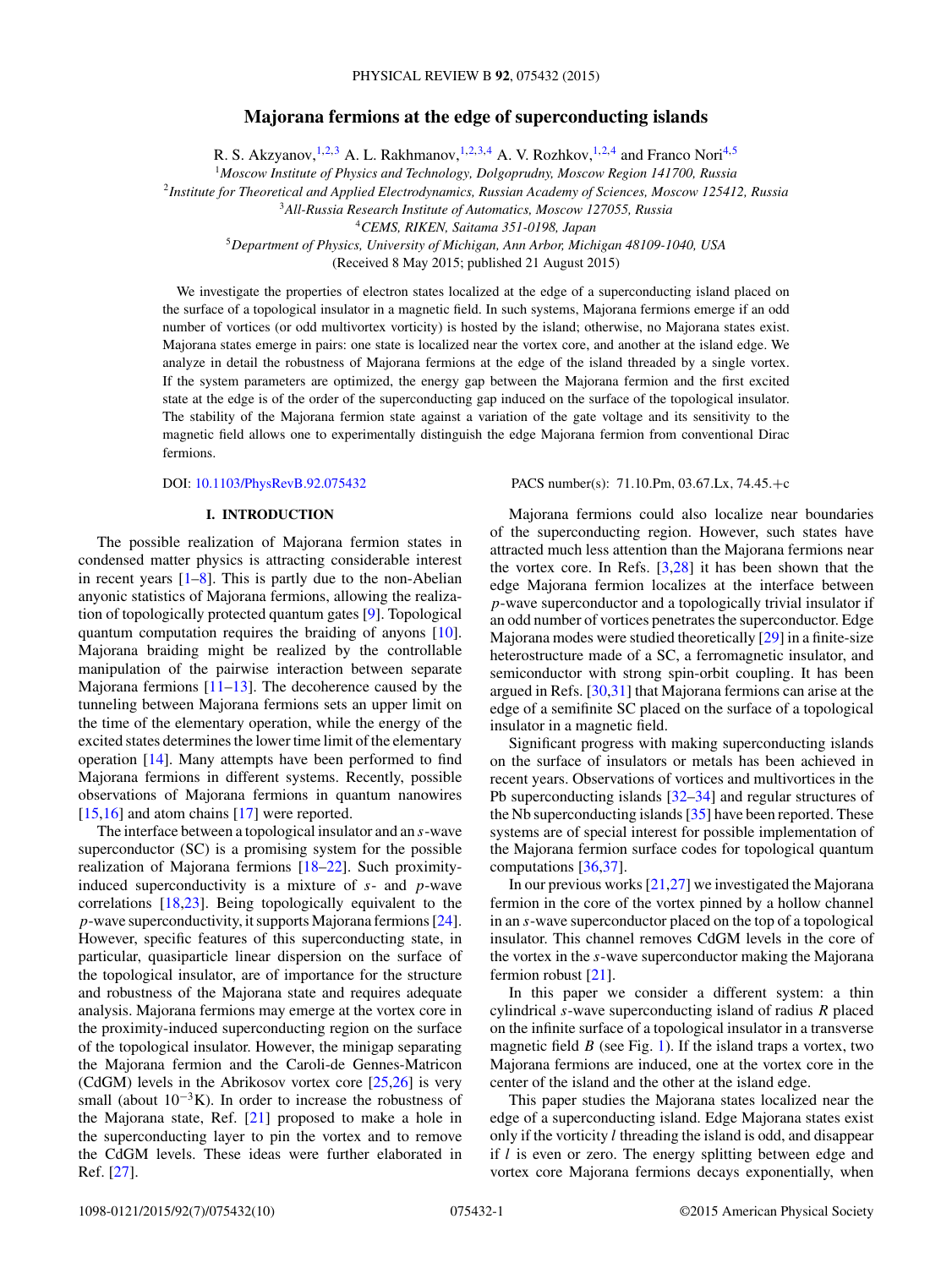<span id="page-1-0"></span>

FIG. 1. (Color online) Proposed experimental setup for the detection of edge Majorana fermions. A superconducting (SC) island of radius *R* (blue) is placed on top of a topological insulator (yellow). An external magnetic field is perpendicular to the interface. The black circle at the center of the superconducting island represents a vortex.

increasing the radius of the island. We will demonstrate that the edge Majorana fermion is robust: the gap between the Majorana fermion state and the edge excited state is of the order of the induced superconducting gap. This makes the edge Majorana state promising for experimental observation, and, possibly, manipulation.

The presentation below is organized as follows. In Sec. II we derive the Bogolyubov-de Gennes equations for our system. In Sec. [III](#page-2-0) we investigate modes with zero energy for different number of vortices in the island. In Sec. [IV](#page-4-0) the system with a single vortex is considered. In Sec. [V](#page-6-0) the obtained results are discussed, and conclusions are presented.

#### **II. BOGOLYUBOV-DE GENNES EQUATIONS**

## **A. Microscopic model**

Our system is shown in Fig. 1. It consists of a thin cylindrical superconducting island of radius *R* placed on the surface of a topological insulator. The entire heterostructure is in a magnetic field perpendicular to the topological insulator surface.

To study the microscopic properties of such a system we will use the formalism of Ref. [\[19\]](#page-8-0). The Hamiltonian can be written as

$$
H = H_{\rm TI} + H_{\rm SC} + T + T^{\dagger}, \tag{1}
$$

where  $H_{\text{TI}}$  describes the topological insulator (TI),  $H_{\text{SC}}$  describes the *s*-wave superconductor (SC). The term *T* accounts for the tunneling from the TI to the SC, while  $T^{\dagger}$  represents the opposite processes: tunneling from the SC to the TI. The corresponding Bogolyubov-de Gennes equations are (after setting  $\hbar = e = c = 1$ )

$$
H_{\rm TI}\psi_{\rm TI} + T^{\dagger}\psi_{\rm SC} = \omega\psi_{\rm TI},\tag{2}
$$

$$
H_{\rm SC}\psi_{\rm SC} + T\psi_{\rm TI} = \omega\psi_{\rm SC}.\tag{3}
$$

The terms  $H_{\text{TI}}$ , and  $H_{\text{SC}}$  can be written as  $4 \times 4$  matrices in the Nambu basis

$$
H_{\text{TI}} = [iv(\sigma \cdot \nabla_r) - U(\mathbf{r})]\tau_z + v(\sigma \cdot \mathbf{A})\tau_0,
$$
  
\n
$$
H_{\text{SC}} = -\left[E_{\text{F}} + \frac{(\nabla_{\mathbf{R}} - i\mathbf{A}\tau_z)^2}{2m}\right]\tau_z + \Delta'(\mathbf{R})\tau_x + \Delta''(\mathbf{R})\tau_y,
$$
\n(4)

and  $T = \tau_z T (\mathbf{R} - \mathbf{r})$ . In these equations,  $\mathbf{R} = (x, y, z)$  is a point in the bulk of the SC,  $\mathbf{r} = (x, y)$  is a point on the surface of the TI,  $\sigma_j$ ,  $\tau_j$  are the spin and charge Pauli matrices,  $\Delta'$ ,  $\Delta''$ are the real and imaginary parts of the order parameter in the *s*-wave superconductor, *v* is the Fermi velocity of the electrons on the surface of the TI,  $E_F$  is the Fermi energy in the SC,  $U(r)$ is a gate voltage applied to control the Fermi level in the TI, and **A** is the vector potential of the magnetic field. The wave functions  $\psi_{\text{TI, SC}}$  are four-component spinors

$$
\psi_{\text{TI, SC}} = [u_{\uparrow}, u_{\downarrow}, v_{\downarrow}, -v_{\uparrow}]^T. \tag{5}
$$

It is easy to check that *H* satisfies the following chargeconjugation symmetry condition

$$
\{H, \Xi\} = 0,
$$
  

$$
\Xi = \sigma_y \tau_y K,
$$
 (6)

where *K* is the complex conjugation operator. Consequently, for every eigenstate  $\psi$  of the Hamiltonian *H* with a nonzero eigenenergy  $\omega \neq 0$ , an eigenstate  $\Xi \psi$  with eigenenergy  $-\omega$ exists. The latter symmetry is robust: small disorder does not destroy this property.

### **B. Effective Hamiltonian**

In this subsection we will derive the effective description for the wave function of the electrons on the surface of the TI. To this end we exclude  $\psi_{SC}$  from Eqs. (2) and (3) to obtain

$$
(H_{\rm TI} + \Sigma)\psi_{\rm TI} = \omega\psi_{\rm TI},\tag{7}
$$

$$
\Sigma = T^{\dagger}(\omega - H_{\rm SC})^{-1}T. \tag{8}
$$

We are interested in the bound states with energies lying within the superconducting energy gap,  $|\omega| < |\Delta|$ . In this case, the self-energy matrix  $\Sigma$  was calculated in Refs. [\[19,21\]](#page-8-0). For the low-lying electron states with wave vectors **k** near the Dirac cone apex **M** in the Brillouin zone of the TI,  $\mathbf{k} \approx \mathbf{M}$ , the self-energy is equal to

$$
\Sigma_{\mathbf{M},\omega} = \lambda \frac{\Delta \tau_x - \omega \tau_0}{\sqrt{|\Delta|^2 - \omega^2}} - \delta U \tau_z, \tag{9}
$$

where  $\tau_0$  is the 2 × 2 unit matrix. This expression for  $\Sigma$  is independent of **A**. Such an approximation is valid for weak magnetic fields, which is assumed to be the case everywhere in this paper. The parameter  $\lambda$  has the dimension of energy. It characterizes the transparency of the interface between the TI and the SC: when  $\lambda \sim E_F$  ( $\lambda \ll E_F$ ), the barrier is transparent (nontransparent). The value  $\delta U = O(\lambda)$  is the shift of the chemical potential of the TI due to doping by the carriers coming from the SC.

Using Eq. (9) we can rewrite the Bogolyubov-de Gennes equation (7) in the form

$$
H_{\rm eff}\psi_{\rm TI} = \omega\psi_{\rm TI},\tag{10}
$$

where the effective Hamiltonian  $H_{\text{eff}}$  equals to

$$
H_{\text{eff}} = [i \tilde{v}(\omega)(\sigma \cdot \nabla_{\mathbf{r}}) - \tilde{U}(\omega)]\tau_z + \tilde{v}(\omega)(\sigma \cdot \mathbf{A})\tau_0 + \tilde{\Delta}'(\omega)\tau_x + \tilde{\Delta}''(\omega)\tau_y.
$$
 (11)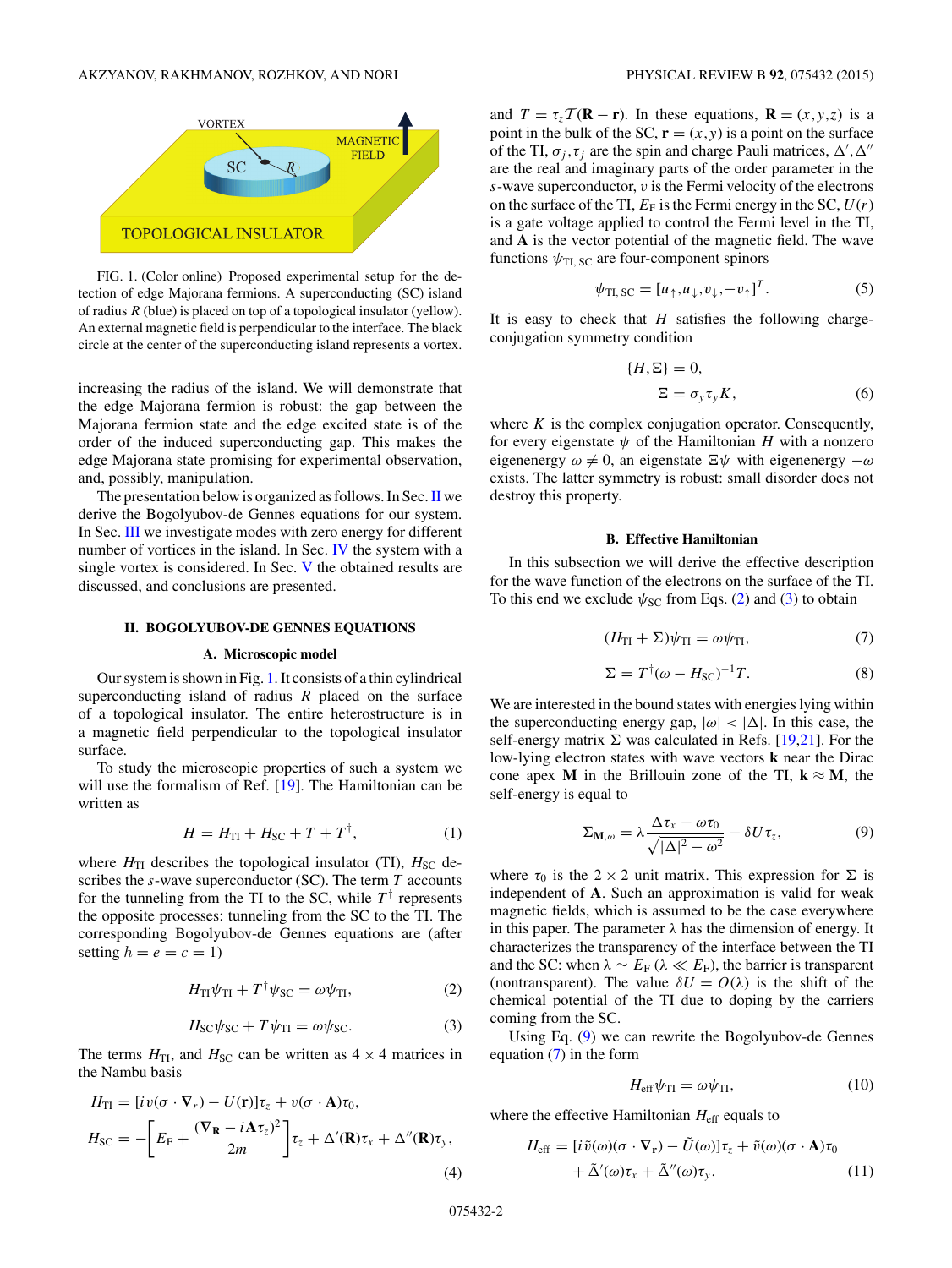<span id="page-2-0"></span>The renormalized parameters of the effective Hamiltonian are

$$
\tilde{v}(\omega) = \frac{v\sqrt{|\Delta|^2 - \omega^2}}{\sqrt{|\Delta|^2 - \omega^2} + \lambda},\tag{12}
$$

$$
\tilde{U}(\omega) = \frac{(U + \delta U)\sqrt{|\Delta|^2 - \omega^2}}{\sqrt{|\Delta|^2 - \omega^2} + \lambda},
$$
\n(13)

$$
\tilde{\Delta}(\omega) = \frac{\Delta\lambda}{\sqrt{|\Delta|^2 - \omega^2} + \lambda}.
$$
\n(14)

It is also convenient to define the renormalized coherence length:

$$
\tilde{\xi}(\omega) = \frac{v\sqrt{|\Delta|^2 - \omega^2}}{\Delta\lambda} = \xi \frac{\sqrt{|\Delta|^2 - \omega^2}}{\lambda}.
$$
 (15)

If the Hamiltonian parameters are independent of **r**, then the eigenstates of the effective Hamiltonian obey the inequality  $|\omega| > \Delta_{\text{TI}}$ , where the quantity  $\Delta_{\text{TI}}$  satisfies the following equation:

$$
\frac{\Delta_{\rm TI}}{\lambda} = \sqrt{\frac{\Delta - \Delta_{\rm TI}}{\Delta + \Delta_{\rm TI}}}.\tag{16}
$$

The physical meaning of  $\Delta_{TI}$  is the proximity-induced superconducting gap on the surface of the TI.

# **C. Equations for the effective wave function**

Further, we assume that the island radius *R* is much larger than the SC coherence length *ξ<sub>SC</sub>*.

$$
R \gg \xi_{SC} \tag{17}
$$

We are looking for solutions of Eq.  $(10)$ , which correspond to bound states. The energies *ω* of such eigenstates are smaller than the proximity-induced gap  $\Delta_{TI}$ , in Eq. (16). If an Abrikosov vortex with vorticity *l* is trapped in the island, the order parameter  $\Delta(\mathbf{r})$  can be expressed as

$$
\Delta(\mathbf{r}) = |\Delta(r)| \exp(-il\theta), \tag{18}
$$

where *r* and  $\theta$  are the polar coordinates, and  $|\Delta(r)| \rightarrow |\Delta|$ , when  $r \gg \xi$ . If the island radius *R* is large,  $R \gg \xi$ ,  $|\Delta(r)|$  can be approximated as

$$
|\Delta(r)| = |\Delta|\Theta(R - r), \tag{19}
$$

where  $\Theta(r)$  is the Heaviside step function. In the geometry shown in Fig. [1,](#page-1-0) the vector potential can be written as  $A_z = A_r = 0$ ,  $A_\theta = A(r)$ . This choice of the vector potential corresponds to the magnetic field

$$
H_z = \frac{1}{r} \frac{d(rA)}{dr}.
$$
 (20)

Let us introduce a spinor *F*

$$
\psi_{\text{TI}} = \exp[-i\theta(l\tau_z - \sigma_z)/2 + i\mu\theta]F^{\mu}(r), \nF^{\mu} = (f_1^{\mu}, f_2^{\mu}, f_3^{\mu}, -f_4^{\mu})^T.
$$
\n(21)

Here  $\mu$  is the total angular momentum of an eigenstate. The transformation Eq.  $(21)$  is well defined only when

$$
j = \mu + \frac{l+1}{2} \tag{22}
$$

is an integer. In other words, when the number of vortices *l* is odd (even), the angular momentum  $\mu$  is an integer (half integer).

Substituting Eqs.  $(11)$ ,  $(14)$ , and  $(21)$  in Eq.  $(10)$  we derive

$$
i\tilde{v}\left(\frac{d}{dr} + \frac{2\mu + l + 1}{2r} - A(r)\right) f_2^{\mu}
$$
  
+  $|\tilde{\Delta}| f_3^{\mu} - (\omega + \tilde{U}) f_1^{\mu} = 0,$   

$$
i\tilde{v}\left(\frac{d}{dr} - \frac{2\mu + l - 1}{2r} + A(r)\right) f_1^{\mu}
$$
  
-  $|\tilde{\Delta}| f_4^{\mu} - (\omega + \tilde{U}) f_2^{\mu} = 0,$   

$$
i\tilde{v}\left(\frac{d}{dr} + \frac{2\mu - l + 1}{2r} + A(r)\right) f_4^{\mu}
$$
  
+  $|\tilde{\Delta}| f_1^{\mu} - (\omega - \tilde{U}) f_3^{\mu} = 0,$   

$$
i\tilde{v}\left(\frac{d}{dr} - \frac{2\mu - l - 1}{2r} - A(r)\right) f_3^{\mu}
$$
  
-  $|\tilde{\Delta}| f_2^{\mu} - (\omega - \tilde{U}) f_4^{\mu} = 0.$  (23)

Equations (23) have the following symmetries: (i)  $\mu \leftrightarrow -\mu$ ,  $f_4 \leftrightarrow if_1, f_3 \leftrightarrow if_2, \tilde{U} \leftrightarrow -\tilde{U}$ , and (ii)  $A(r) \leftrightarrow -A(r)$ ,  $f_1 \leftrightarrow f_2$ ,  $f_3 \leftrightarrow -f_4$ ,  $l \leftrightarrow -l$ ,  $\mu \leftrightarrow -\mu$ . Therefore, we can consider further only  $\mu$ ,  $A(r) \geq 0$ .

# **III. ZERO-ENERGY SOLUTIONS**

If  $\omega, \tilde{U} = 0$ , the system of Eqs. (23) decouples into two sets of equations

$$
i\tilde{v}\left(\frac{d}{dr} - \frac{2\mu + l - 1}{2r} + A(r)\right) f_1^{\mu} - |\tilde{\Delta}| f_4^{\mu} = 0,
$$
  
\n
$$
i\tilde{v}\left(\frac{d}{dr} + \frac{2\mu - l + 1}{2r} + A(r)\right) f_4^{\mu} + |\tilde{\Delta}| f_1^{\mu} = 0,
$$
\n(24)

and

$$
i\tilde{v}\left(\frac{d}{dr} + \frac{2\mu + l + 1}{2r} - A(r)\right) f_2^{\mu} + |\tilde{\Delta}| f_3^{\mu} = 0,
$$
  
\n
$$
i\tilde{v}\left(\frac{d}{dr} - \frac{2\mu - l - 1}{2r} - A(r)\right) f_3^{\mu} - |\tilde{\Delta}| f_2^{\mu} = 0.
$$
\n(25)

The parameter  $|\tilde{\Delta}|$  is zero outside the SC island area according to Eqs. (19) and (14). It is also zero at the center of the vortex core. In this paper we are mainly interested in the states localized at the edge of the island and the details related to the states in the vortex core are not of importance here. Then, for simplicity, we approximate the vortex core of the vortex with vorticity *l* by a cylindrical hole with a radius about the coherence length *ξ*˜.

## **A. System without vortices**

Let us assume first that there are no vortices in the island. The magnetic field localizes a zero mode near the edge of the island. However, we show that this mode is not a robust Majorana fermion.

In the absence of vortices, the SC order parameter  $\Delta$  is nonzero in the SC island and the solutions of Eqs. (24) and (25), which are regular at  $r = 0$  can be expressed in terms of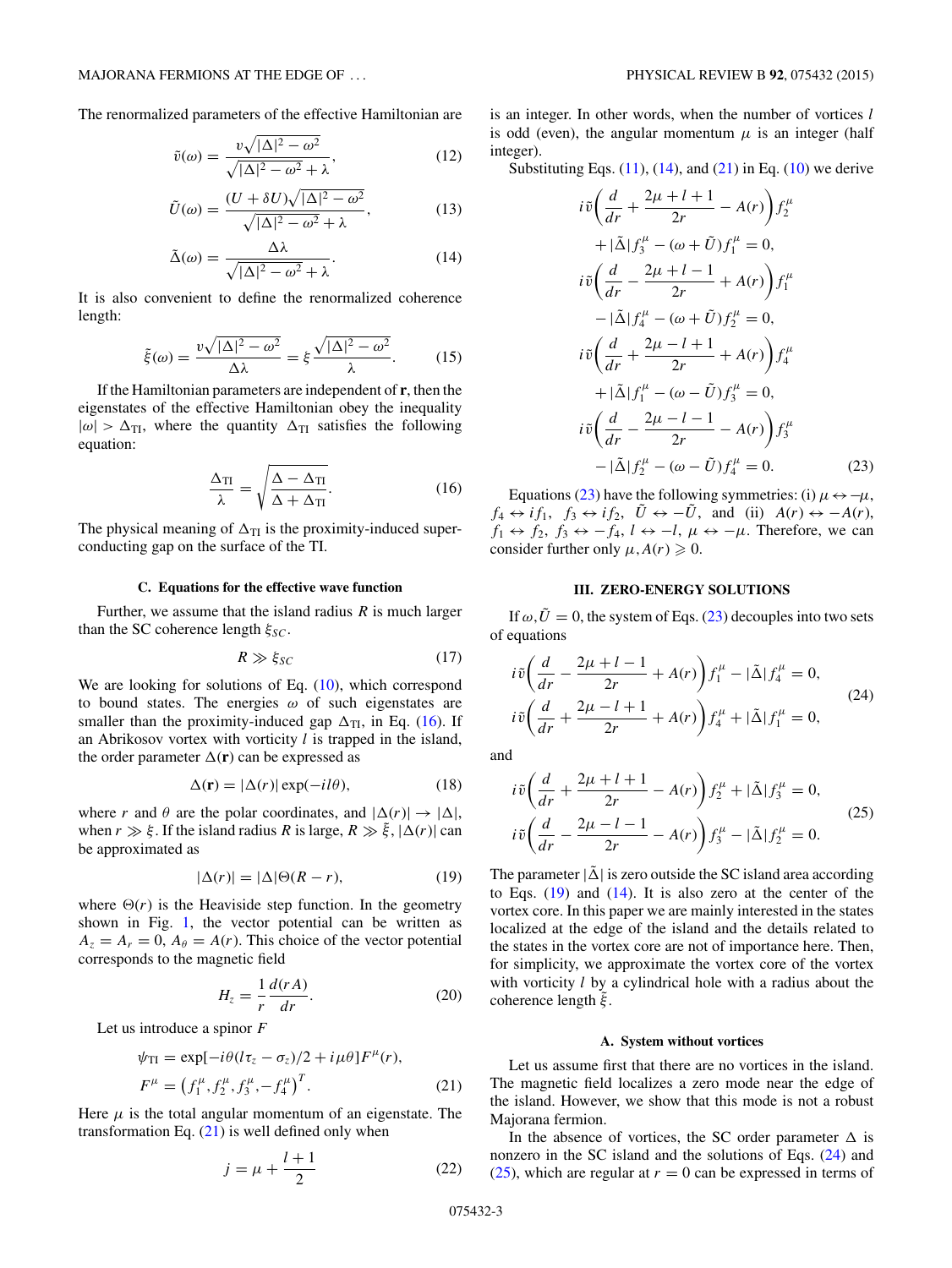<span id="page-3-0"></span>the modified Bessel functions  $I_m(x)$ 

$$
f_1 = C_1 \exp\left(-\int_0^r A(r')dr'\right) I_{\mu-1/2}\left(\frac{\lambda r}{v}\right),
$$
  
\n
$$
f_4 = -iC_1 \exp\left(-\int_0^r A(r')dr'\right) I_{\mu+1/2}\left(\frac{\lambda r}{v}\right),
$$
  
\n
$$
f_2 = C_2 \exp\left(\int_0^r A(r')dr'\right) I_{\mu+1/2}\left(\frac{\lambda r}{v}\right),
$$
  
\n
$$
f_3 = iC_2 \exp\left(\int_0^r A(r')dr'\right) I_{\mu-1/2}\left(\frac{\lambda r}{v}\right).
$$
 (26)

Outside the island, where  $\tilde{\Delta} = 0$ , the solution of Eqs. [\(24\)](#page-2-0) and [\(25\)](#page-2-0) becomes

$$
f_1 = A_1 \exp\left(-\int_0^r A(r')dr'\right) r^{\mu - \frac{1}{2}},
$$
  
\n
$$
f_4 = A_4 \exp\left(-\int_0^r A(r')dr'\right) r^{-\frac{1}{2} - \mu},
$$
  
\n
$$
f_2 = A_2 \exp\left(\int_0^r A(r')dr'\right) r^{-\mu - \frac{1}{2}},
$$
  
\n
$$
f_3 = A_3 \exp\left(\int_0^r A(r')dr'\right) r^{\mu - \frac{1}{2}}.
$$
\n(27)

The functions  $f_2$  and  $f_3$  diverge when  $r \to +\infty$ ; then,  $A_2 =$  $A_3 = 0$  or  $f_2 = f_3 = 0$ . Matching solutions at  $r = R$ , one completes the derivation of the wave function.

These eigenfunctions correspond to the  $\omega = 0$  Landau level, whose states are weakly corrected to account for the presence of the superconducting island. They are not Majorana fermion states, and a weak perturbation of the Hamiltonian may shift their eigenenergies away from zero value.

#### **B. System with vortices**

In this subsection we study a system with vortices. Since we are mainly interested in edge states and a relatively small SC island, we assume that the magnetic flux captured in the SC island forms a multivortex with vorticity *l* and further assume that the SC order parameter in this vortex behaves like a Heaviside step function  $\tilde{\Delta}(r) = \tilde{\Delta} \Theta(r - \tilde{\xi})$ . This simplification neglects the CdGM states inside the superconductor and, thus, it can significantly affect the Majorana state localized near the vortex core. However, the edge-localized Majorana fermion is fairly insensitive to the details at the center of the island, because its wave function decays quickly away from the edge.

Under these assumptions, the solutions of Eqs. [\(24\)](#page-2-0) and [\(25\)](#page-2-0) outside of the island  $r > R$ , and inside of the vortex core  $r < \xi$ , can be expressed as

$$
f_1 = C_1 \exp\left(-\int_0^r A(r')dr'\right) r^{\mu + \frac{l-1}{2}},
$$
  
\n
$$
f_4 = C_4 \exp\left(-\int_0^r A(r')dr'\right) r^{\frac{l-1}{2} - \mu},
$$
\n(28)

and

$$
f_2 = C_2 \exp\left(\int_0^r A(r')dr'\right) r^{-\mu - \frac{l+1}{2}},
$$
  

$$
f_3 = C_3 \exp\left(\int_0^r A(r')dr'\right) r^{\mu - \frac{l+1}{2}},
$$

where  $C_i$  are constants (for  $r < \xi$ ) these constants may be different from the constants at  $r > R$ ). The functions  $f_2$  and *f*<sub>3</sub> diverge when  $r \to \infty$ , and also *f*<sub>2</sub> diverges when  $r \to 0$ . Then, as it follows from Eqs.  $(25)$ , a regular solution exists only if  $f_2 = f_3 = 0$  in the whole space.

Inside the SC island a wave function can be expressed as a sum of two distinctly dissimilar solutions of Eq. [\(24\)](#page-2-0). A solution of the first type is localized near the vortex core:

$$
f_1 = C'_2 \exp\left(-\int_0^r A(r')dr'\right) r^{\frac{1}{2}} K_{\mu-1/2}\left(\frac{\lambda r}{v}\right),
$$
  

$$
f_4 = iC'_2 \exp\left(-\int_0^r A(r')dr'\right) r^{\frac{1}{2}} K_{\mu+1/2}\left(\frac{\lambda r}{v}\right).
$$
 (29)

Here  $C'_{1,2}$  are constants, and  $K_n(x)$  is the modified Bessel function. Since  $K_n$  diverges at  $x = 0$ , the function  $f_4$  can be normalized only if  $\mu < (l + 1)/2$ . Using the symmetry between positive and negative  $\mu$ , one can generalize this inequality for arbitrary *μ*:

$$
|\mu| < \frac{l+1}{2}.\tag{30}
$$

If  $\mu$  violates this condition, then Eq. (29) does not define a valid eigenstate.

Unlike Eq. (29), which describes eigenfunctions localized at  $r = 0$ , a solution of the second type grows toward the edge of the island: for  $r < R$  one can write

$$
f_1 = C'_1 \exp\left(-\int_0^r A(r')dr'\right) r^{\frac{1}{2}} I_{\mu-1/2}\left(\frac{\lambda r}{v}\right),
$$
  
\n
$$
f_4 = -i C'_1 \exp\left(-\int_0^r A(r')dr'\right) r^{\frac{1}{2}} I_{\mu+1/2}\left(\frac{\lambda r}{v}\right),
$$
\n(31)

where  $I_n$  is the modified Bessel function of the second kind. Outside the island  $(r > R)$  the eigenfunction is defined by Eq. (28). Most of the wave function weight is localized away from the island center. The value of *r*, where the weight is concentrated, grows as  $|\mu|$  increases. In the limit  $|\mu| \to \infty$ , the wave function is virtually unaffected by the presence of a superconducting island at the origin. Thus, for large  $|\mu|$  the eigenstates described by Eq. (31) become indistinguishable from the states belonging to the  $\omega = 0$  Landau level of the Dirac-Weyl electrons.

Majorana fermion states correspond to  $\mu = 0$  solutions. In finite systems these states appear in pairs. In our case, one Majorana fermion is localized near the origin and another is localized at the edge of the island. Inside the island their wave functions are given by Eq. (29) and Eq. (31). Outside the island, Eq. (28) must be used.

To demonstrate the Majorana nature of the  $\mu = 0$  solutions, let us calculate the first-order corrections to the energies of the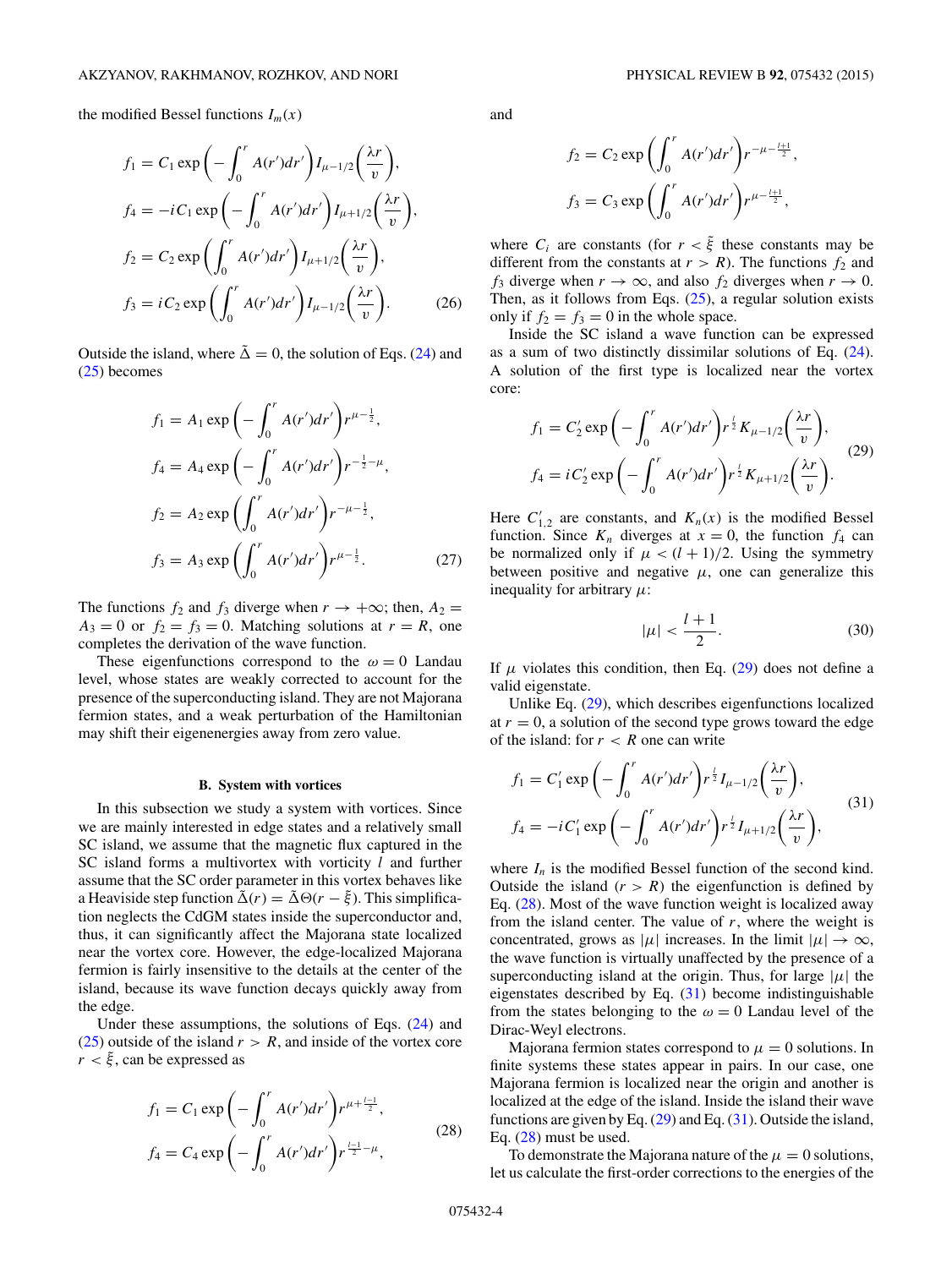<span id="page-4-0"></span>states Eq.  $(31)$  caused by a nonzero, but small,  $\tilde{U}$ :

$$
\delta \omega_{l\mu} = \tilde{U} C_{l\mu} 2\pi G,
$$
\n
$$
G = \int_{r>R} dr r^l Re^{-2\int_0^r A(r') dr'} \left( \left[ \frac{r}{R} \right]^{2\mu} - \left[ \frac{r}{R} \right]^{-2\mu} \right)
$$
\n
$$
+ \int_{r<\xi} dr r^l Re^{-2\int_0^r A(r') dr'} \left( \left[ \frac{r}{\xi} \right]^{2\mu} - \left[ \frac{r}{\xi} \right]^{-2\mu} \right)
$$
\n
$$
+ \int_{\xi < r\n
$$
\times \left( \frac{I_{\mu-1/2}^2 \left( \frac{\lambda r}{v} \right)}{I_{\mu-1/2}^2 \left( \frac{\lambda R}{v} \right)} - \frac{I_{\mu+1/2}^2 \left( \frac{\lambda r}{v} \right)}{I_{\mu+1/2}^2 \left( \frac{\lambda R}{v} \right)} \right), \tag{32}
$$
$$

where  $C_{\mu}$  are wave function normalization constants. For states localized near the vortex core of the vortex, we have a similar result with the modified Bessel functions  $I_{\mu \pm 1/2}$ replaced by the modified Bessel functions  $K_{\mu \pm 1/2}$ .

It follows from Eq. (32) that, if  $\mu = 0$ , the correction vanishes identically. Moreover, one can demonstrate that the  $\mu = 0$  states are invariant under the action of the chargeconjugation operator  $\Xi$ , Eq. [\(6\)](#page-1-0). Thus, these eigenstates are topologically protected mixtures of electron and hole states.

For all other values of  $\mu$  this correction is nonzero. Thus, the zero-energy states with  $\mu \neq 0$  are not topologically protected from the local perturbations of the chemical potential. In particular, the robustness of the zero-energy modes against variations of the gate voltage may be used to distinguish Majorana states from conventional Dirac fermions.

Finally, we would like to remind that, since  $\mu$  is an integer only for odd *l*, see Eq. [\(22\)](#page-2-0), we must have an odd number of vortices on the island to generate Majorana fermion states.

#### **IV. SINGLE VORTEX**

In this section we study a system with a single vortex,  $l = 1$ , which is the simplest in terms of a possible experimental realization. We start with the case  $\ddot{U} = 0$ . According to Eqs. [\(31\)](#page-3-0) the wave function of the zero-energy state with  $\mu = 0$ localized near the vortex core is

$$
\psi_v = B_v e^{-i\frac{\pi}{4}} e^{-\int_0^r A(r')dr'} e^{-\int_0^r \frac{\tilde{A}(r')}{\tilde{v}} dr'} \begin{bmatrix} i \\ 0 \\ 0 \\ -1 \end{bmatrix}, \tag{33}
$$

where we used the explicit expression for the modified Bessel function of half-integer order. For the edge zero-energy eigenstate, the wave function is [see Eqs. [\(29\)](#page-3-0)]

$$
\psi_e = B_e e^{-i\frac{\pi}{4}} e^{-\int_0^r A(r')dr'} e^{\int_0^r \frac{\tilde{\Delta}(r')}{\tilde{v}}dr'} \begin{bmatrix} 1\\0\\0\\-i \end{bmatrix}.
$$
 (34)

Here  $B_v$  and  $B_e$  are normalizing coefficients, which we choose real. Applying the particle-hole-conjugation operator  $\Xi$ , we obtain that  $\Xi \psi_{v(e)} = \psi_{v(e)}$  by direct calculations. Hence,  $\psi_v$ and *ψe* are Majorana fermion wave functions.

# **A. Zero-mode splitting**

The hybridization between the vortex core and the edge Majorana fermions can, in general, split the degenerate zero level. The splitting is zero in the case  $\tilde{U} = 0$  (see also Ref. [\[14\]](#page-8-0)). If  $\tilde{U} \neq 0$ , the degeneracy is lifted, and Majorana fermions at the vortex core and at the edge form the two usual Dirac states. The wave functions of these states can be written as  $\psi_{\pm} = (\psi_v \mp i \psi_e)/2$ . These functions satisfy the particle-hole symmetry of the Bogolyubov-de Gennes equations,  $\Xi \psi_+ = \psi_-\$ . If we denote the splitting energy as  $2E_+$ , then, the wave function  $\psi_+$  corresponds to  $E_+$ , while  $\psi$  corresponds to  $-E$ <sub>+</sub>. Let us assume that  $\tilde{U}$  is small. The first-order contribution to the energy splitting becomes

$$
E_{+} = \tilde{U} \langle \psi_{+} | \tau_{z} | \psi_{+} \rangle. \tag{35}
$$

It is reasonable to assume that the applied magnetic field is smaller than the upper critical field, that is,  $l_b \gg \tilde{\xi}$ , where  $l_b$ is the magnetic length, which satisfies  $l_b = B^{-1/2}$ , in the units used here. In this case we can neglect the effect of the magnetic field on the wave functions near the vortex core [\[25\]](#page-9-0). Further, if the SC island is not large:

$$
R \ll l_b,\tag{36}
$$

then, using Eqs.  $(33)$ ,  $(34)$ , and  $(35)$  we derive an estimate for the energy shift  $E_+$  in the form

$$
E_{+} \propto -\frac{\tilde{U}l_b}{\tilde{\xi}(0)} \exp[-R/\tilde{\xi}(0)].
$$
 (37)

One can now see that Majorana fermion states are robust against chemical potential variations if the radius of the SC island is large, in the sense that

$$
R \gg \tilde{\xi}(0) = \frac{v}{\lambda}.\tag{38}
$$

This condition suggests that the growth of the tunneling parameter *λ* improves the isolation of the two Majorana fermions from each other, which is a desirable property for reliable Majorana state detection.

# **B. Excited states**

Now we calculate the energies of the excited states localized near the SC island edge, assuming that both Eqs. (36) and (38) are valid, and  $\hat{U} = 0$ . It is implied for simplicity that the magnetic field penetrates the island uniformly, so,  $A(r)$  =  $r/2l_b^2$ . In this paper, the states localized near the vortex core  $[21,26,27]$  $[21,26,27]$  are not discussed, because, when the inequality Eq. (38) is valid, the vortex core states do not mix with the edge states, and may be neglected.

When  $\omega \neq 0$ ,  $\tilde{U} = 0$ ,  $l = 1$ , and  $\tilde{\Delta} = 0$ , the system Eq. [\(23\)](#page-2-0) decouples. As a result, for  $r > R$  we have two independent systems of equations: one for the electron components  $f_{1,2}$ ,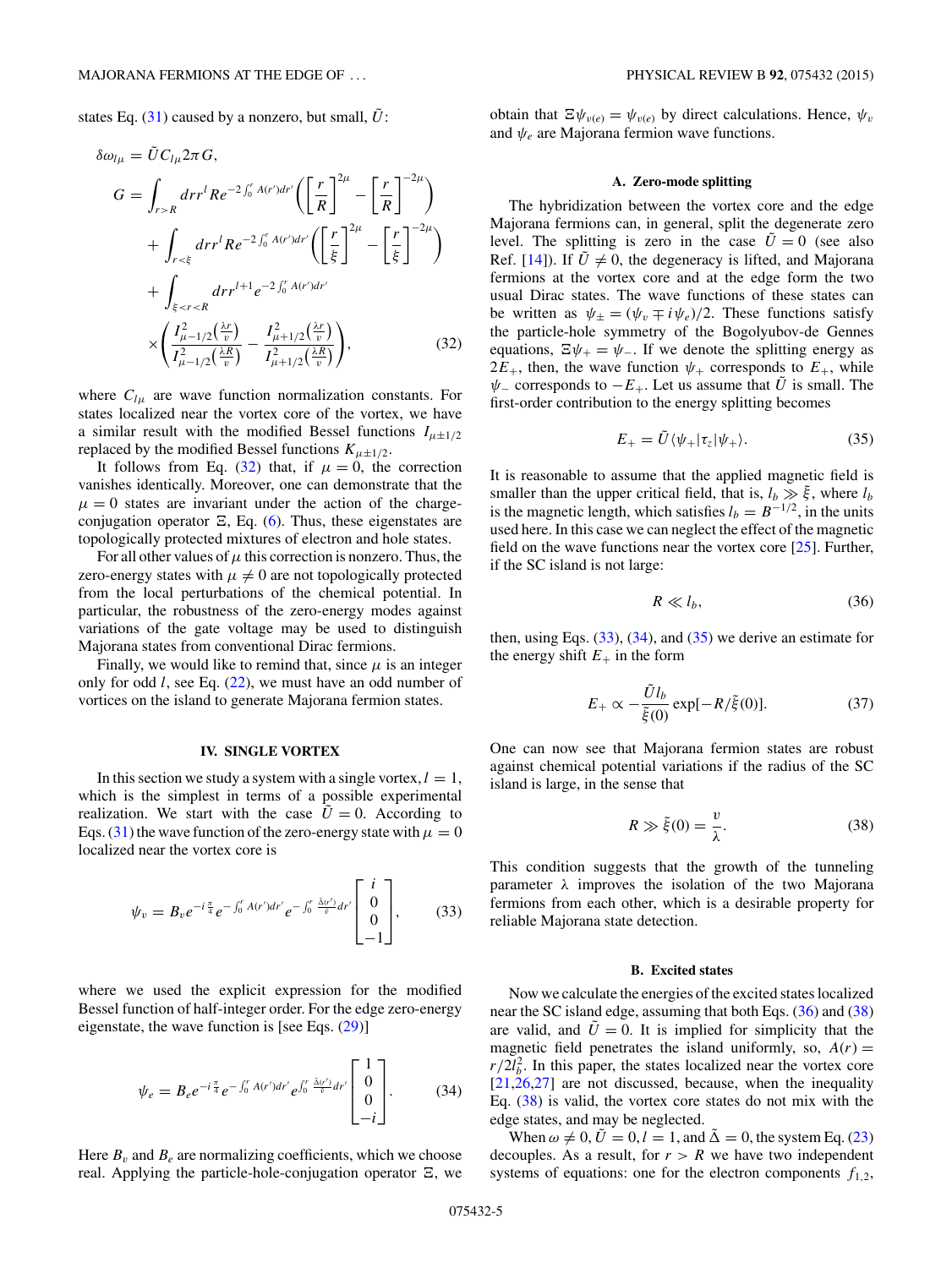$$
i\tilde{v}\left(\frac{d}{dr} + \frac{\mu + 1}{r} - \frac{r}{2l_b^2}\right) f_2^{\mu} - \omega f_1^{\mu} = 0,
$$
  
\n
$$
i\tilde{v}\left(\frac{d}{dr} - \frac{\mu}{r} + \frac{r}{2l_b^2}\right) f_1^{\mu} - \omega f_2^{\mu} = 0,
$$
  
\n
$$
i\tilde{v}\left(\frac{d}{dr} + \frac{\mu}{r} + \frac{r}{2l_b^2}\right) f_4^{\mu} - \omega f_3^{\mu} = 0,
$$
  
\n
$$
i\tilde{v}\left(\frac{d}{dr} - \frac{\mu - 1}{r} - \frac{r}{2l_b^2}\right) f_3^{\mu} - \omega f_4^{\mu} = 0.
$$
 (39)

Note that after the transformation  $f_4^{\mu} \rightarrow i f_1^{-\mu}$  and  $f_3^{\mu} \rightarrow$  $if_2^{-\mu}$ , the first two equations and the second two equations exchange places. Thus, we can solve only the equations for  $f_{1,2}$ . Substituting  $f_2$ , one derives for  $f_1$ :

$$
\frac{d^2 f_1^{\mu}}{dr^2} + \frac{1}{r} \frac{d f_1^{\mu}}{dr} + f_1^{\mu} \left( \frac{\mu + 1}{l_b^2} - \frac{\mu^2}{r^2} - \frac{r^2}{4l_b^4} + \frac{\omega^2}{\tilde{v}^2} \right) = 0.
$$
\n(40)

Solutions of the latter equation can be expressed in terms of the Tricomi confluent hypergeometric functions, traditionally denoted  $[38]$  as  $U(a, b, z)$  (do not confuse it with the shift of the chemical potential  $U = U(r)$ , which is a function of a single variable). As a result we have

$$
f_1^{\mu} = iAr^{\mu} \exp\left(-\frac{r^2}{4l_b^2}\right) U\left(-\frac{\omega^2 l_b^2}{2\tilde{v}^2}, \mu + 1, \frac{r^2}{2l_b^2}\right),
$$
  
\n
$$
f_2^{\mu} = \frac{1}{2} Ar^{\mu} \exp\left(-\frac{r^2}{4l_b^2}\right) U\left(1 - \frac{\omega^2 l_b^2}{2\tilde{v}^2}, \mu + 2, \frac{r^2}{2l_b^2}\right).
$$
\n(41)

If  $r \gg l_b^2 \omega/\tilde{v}$ , these wave functions decay as follows:

$$
f_1^{\mu} = iC \exp\left(-\frac{r^2}{4l_b^2}\right), \quad f_2^{\mu} = C \frac{l_b^2 \omega}{r \tilde{v}} \exp\left(-\frac{r^2}{4l_b^2}\right); \quad (42)
$$

consequently, they are normalizable. The second linearindependent solution to Eq. (40) diverges when  $r \to \infty$ , thus, it is not included. Near the edge ( $r \approx R$ ) we can approximate the functions in Eq.  $(41)$  as

$$
f_1^{\mu} = iC J_{\mu} \left( \frac{\omega r}{v} \right), \quad f_2^{\mu} = C J_{\mu+1} \left( \frac{\omega r}{v} \right), \tag{43}
$$

if the condition  $l_b\omega/\tilde{v} \gg 1$  is satisfied. Later, we will show that this condition is similar to the initial assumption  $l_b \gg R$ . The asymptotic behavior given by Eq. (43) may be guessed from Eq. (40). Indeed, near the island edge,  $r \ge R$ , the terms  $r^2/(4l_b^4)$  and  $(\mu + 1)/l_b^2$  are much smaller than the remaining two, and may be omitted. After this simplification, equation (40) transforms into the Bessel equation.

In the region  $r < R$ , we can neglect the effect of the vector potential since  $R \ll l_b$ . We introduce the following linear combinations [\[21\]](#page-8-0):

$$
X_1^{\mu} = if_1^{\mu} + f_4^{\mu}, \quad X_2^{\mu} = if_1^{\mu} - f_4^{\mu},
$$
  
\n
$$
Y_1^{\mu} = if_2^{\mu} + f_3^{\mu}, \quad Y_2^{\mu} = if_2^{\mu} - f_3^{\mu},
$$
\n(44)

where  $X_{1,2}$  obey the differential equations:

$$
\frac{d^2X_1^{\mu}}{dr^2} + \frac{1}{r}\frac{dX_1^{\mu}}{dr} - \left(\frac{1}{[\zeta(\omega)]^2} + \frac{\tilde{\Delta}}{\tilde{v}r} - \frac{\mu^2}{r^2}\right)X_1^{\mu} = 0,
$$
  

$$
\frac{d^2X_2^{\mu}}{dr^2} + \frac{1}{r}\frac{dX_2^{\mu}}{dr} - \left(\frac{1}{[\zeta(\omega)]^2} - \frac{\tilde{\Delta}}{\tilde{v}r} + \frac{\mu^2}{r^2}\right)X_2^{\mu} = 0,
$$
 (45)

where 
$$
\zeta(\omega) = \frac{\tilde{v}}{\sqrt{|\tilde{\Delta}|^2 - \omega^2}},
$$
 (46)

and  $Y_{1,2}$  can be found according to the relations:

$$
Y_1^{\mu} = \frac{i\tilde{v}}{\omega} \left( \frac{dX_1^{\mu}}{dr} - \frac{\tilde{\Delta}}{\tilde{v}} X_1^{\mu} - \frac{\mu}{r} X_2^{\mu} \right),
$$
  
\n
$$
Y_2^{\mu} = \frac{i\tilde{v}}{\omega} \left( \frac{dX_2^{\mu}}{dr} + \frac{\tilde{\Delta}}{\tilde{v}} X_2^{\mu} - \frac{\mu}{r} X_1^{\mu} \right).
$$
\n(47)

As it follows from Eqs.  $(23)$ , which are regular at  $r = 0$ , the solutions for  $X_{1,2}$  can be expressed in terms of the Whittaker functions [\[38\]](#page-9-0)

$$
X_{1,2}^{\mu} = \frac{C_{1,2}}{\sqrt{r}} M_{\alpha_{1,2},\mu} \bigg( \frac{2r}{\zeta(\omega)} \bigg), \qquad (48)
$$

where 
$$
\alpha_{1,2} = \mp \frac{|\tilde{\Delta}|}{2\sqrt{|\tilde{\Delta}|^2 - \omega^2}}.
$$
 (49)

Matching functions  $f_i$  at  $r = R$  and using asymptotic Eqs. (43), we obtain a transcendental equation for the eigenenergies *ω* of the subgap excited states:

$$
\left(\frac{M'_{\alpha_1,\mu}}{\zeta M_{\alpha_1,\mu}} + \frac{M'_{\alpha_2,\mu}}{\zeta M_{\alpha_2,\mu}} - \frac{\mu + 1/2}{R} + \frac{\omega J_{\mu+1}}{\tilde{\upsilon} J_{\mu}}\right) \times \left(\frac{M'_{\alpha_1,\mu}}{\zeta M_{\alpha_1,\mu}} + \frac{M'_{\alpha_2,\mu}}{\zeta M_{\alpha_2,\mu}} + \frac{\mu - 1/2}{R} - \frac{\omega J_{\mu-1}}{\tilde{\upsilon} J_{\mu}}\right) = \left(\frac{M'_{\alpha_1,\mu}}{\zeta M_{\alpha_1,\mu}} - \frac{M'_{\alpha_2,\mu}}{\zeta M_{\alpha_2,\mu}} - \frac{\tilde{\Delta}}{\tilde{\upsilon}}\right)^2.
$$
 (50)

In this expression the Whittaker functions  $M_{\alpha,\mu}(z)$  are taken at  $z = 2R/\zeta(\omega)$ , the Bessel functions  $J_\alpha(z)$  at  $z = \omega R/v$ , and the prime means differentiation over *z*:  $M'_{\alpha,\mu}(z) = dM_{\alpha,\mu}(z)/dz$ . An equation similar to Eq.  $(50)$  was derived in Ref.  $[21]$ , and later corrected in Ref. [\[27\]](#page-9-0).

Each solution of Eq.  $(50)$  for the excited states can be characterized by a pair of quantum numbers: orbital number *μ* and principal number *n*. A similar classification scheme was used in Refs. [\[21](#page-8-0)[,25\]](#page-9-0). Our numerical analysis shows that the lowest excited state, localized near the edge, corresponds to  $\mu = 1$  and  $n = 0$ . The energy of the first excited state  $\omega_{01}$  as a function of *R* is plotted in Fig. [2](#page-6-0) for different values of the barrier transparencies *λ/*.

As one can see from this figure, the function  $\omega_{01}(R)$ decreases when the island radius *R* increases. This function has a plateau at low *R* when the excited state approaches the edge of the continuous spectrum, that is, when  $\omega_{01}$  is close to  $\Delta_{\text{TI}}$ . The numerical results at large  $R/\xi$  and  $\lambda \gtrsim \Delta$  can be approximated by the particle-in-the-box formula

$$
\omega_{01} \simeq \frac{3\pi}{4} \Delta \left(\frac{\xi}{R}\right) \simeq 2.35 \frac{v}{R}.\tag{51}
$$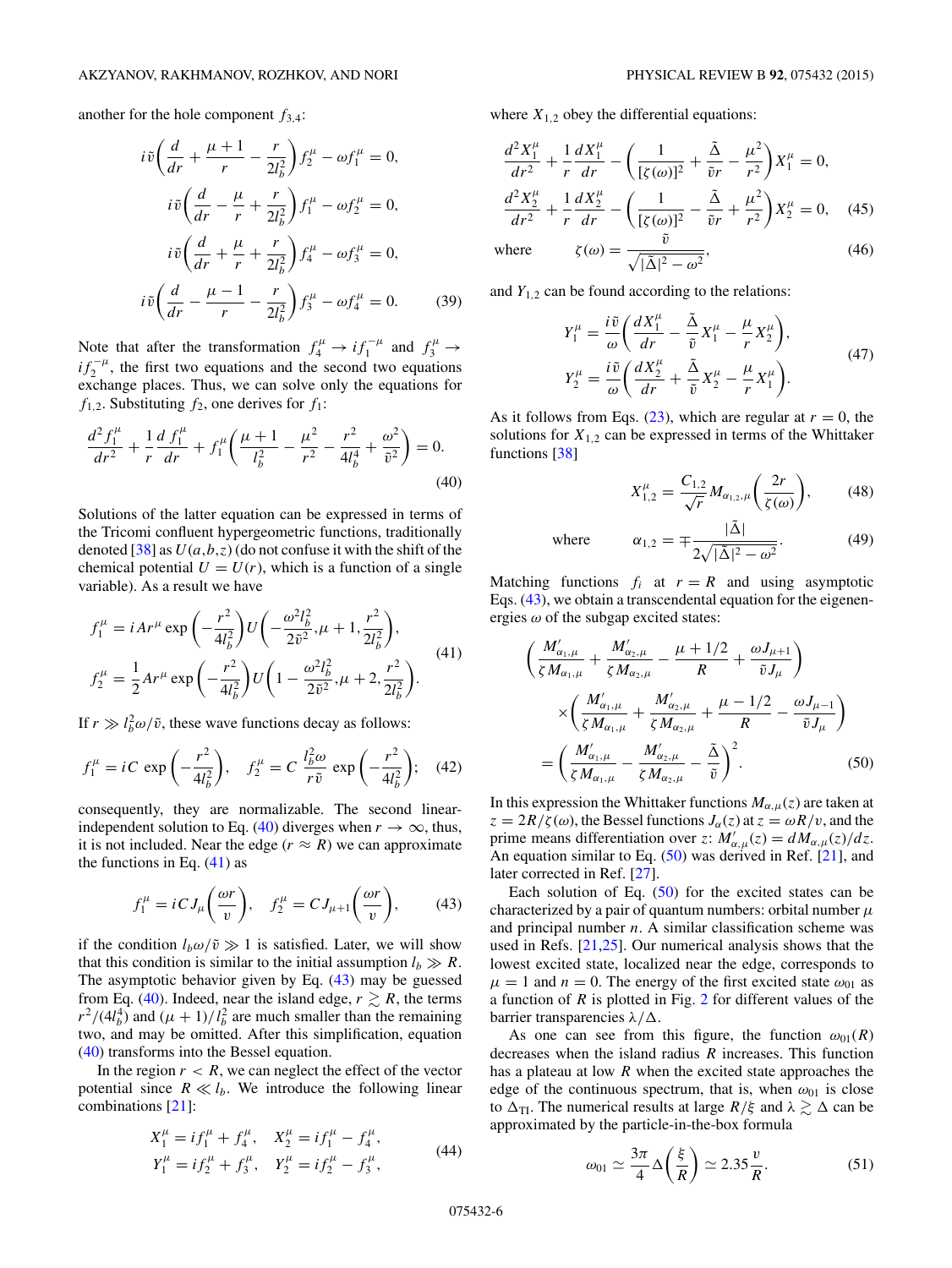<span id="page-6-0"></span>

FIG. 2. (Color online) Normalized energy of the first excited state ( $\mu = 1$  and  $n = 0$ ) as a function of the normalized island radius *R*/ $\xi$  for different barrier transparencies  $\lambda$ ,  $BR^2 = R^2/l_b^2 \ll 1$ , and according to Eq. [\(16\)](#page-2-0),  $\lambda = 20\Delta$  corresponds to  $\Delta_{\text{TI}} \approx \Delta$ ,  $\Delta_{\text{TI}} \approx$  $0.75\Delta$ , if  $\lambda = 2\Delta$ ; and  $\Delta_{\text{TI}} \approx 0.54\Delta$ , if  $\lambda = \Delta$ .

It follows from the results shown in Fig. 2 that the energy gap between the first excited state and the Majorana fermion is of the order of the energy gap  $\Delta$  in the SC if  $\lambda \gtrsim \Delta$  and  $R \leq 10 \xi$ . Thus, it is not necessary to have an ideal barrier between the TI and SC for a reasonable robustness of the Majorana fermion. For example, if the island radius is  $R = 7\xi$  and  $\lambda = 2\Delta$ , we obtain  $\omega_{10} \simeq 0.3\Delta$ , which is much larger than the CdGM level spacing  $\sim \Delta^2/E_F$  for the vortex core states [\[25\]](#page-9-0) (here  $E_F$  is the Fermi level of the SC). The SC island radius *R* ∼ 5*ξ* is optimal for the stability of the Majorana state if  $\lambda \gtrsim \Delta$ .

In Fig. 3 we show the dependence of the energy split  $E_{+}$ , Eq. [\(37\)](#page-4-0), between edge and vortex Majorana fermions as a function of the island radius *R/ξ* for different barrier



FIG. 3. (Color online) Normalized energy split *E*+, Eq. [\(35\)](#page-4-0), between edge and vortex Majorana fermions as a function of the normalized island radius *R/ξ* for different barrier transparencies  $\lambda = \Delta$  and 2 $\Delta$ , shift of the Fermi level  $U + \delta U = 0.1 \Delta$ , and different magnetic fields  $\sqrt{BR} = R/l_b = 0.003$  (black) solid line,  $R/l_b = 0.01$  (red) dashed line, and  $R/l_b = 0.03$  (blue) dash-dotted line.

transparencies and magnetic fields. Comparison of the results shown in Figs. 2 and 3 demonstrates that the splitting between two Majorana states is small  $(E_+ \ll \Delta)$  and the Majorana state is rather stable ( $\omega_{01} \approx 0.3 - 0.4\Delta$ ) under realistic values of parameters.

#### **V. DISCUSSION**

Below we discuss possible generalizations of our conclusions beyond the constrains assumed in the previous sections, as well as connections of our results to that of other workers.

We study the Majorana fermion near the edge of the *s*superconductor island on the top of the topological insulator. In our case, the edge is a boundary between the two-dimensional (2D) proximity-induced superconductivity and gapless surface of the topological insulator.

One of the important parameters of the system studied is the island size. The applied magnetic field induces a vortex in the SC island and localizes a Majorana state near the island edge. However, if the island radius is comparable to the length scale  $\xi(0) = v/\lambda$  or  $\xi_{SC}$ , the stability of the Majorana state deteriorates: first, due to the interaction of the edge and core Majorana fermions and, second, due to tunneling of the CdGM excited states to the edge. Therefore, in a small island there arises a rather peculiar picture of the CdGM states [\[39\]](#page-9-0). Thus, the condition  $(38)$  is necessary for the existence of well-defined Majorana fermions in the system.

An island of large radius may affect the distribution of the magnetic field in its vicinity. For our calculations we assumed that the magnetic field is uniform. This is true if *R* is much smaller than the effective London penetration depth  $λ_{\text{eff}}$  in the SC island:  $R \ll \lambda_{\text{Left}}$ . However, even if this condition is violated, our results survive, provided that the magnetic field is not too strong

$$
BR^2 = R^2 / l_b^2 \ll 1,
$$
 (52)

that is, the magnetic flux through the area of the island is smaller than the flux quantum.

The latter inequality is the condition ensuring the validity of our results. The main nonperturbative effect of the magnetic field is the stabilization of a vortex in the island, while the inhomogeneity of the magnetic field in the range  $r \ll l_b$  may be studied perturbatively. Indeed, the generation of Majorana states at the vortex core and the edge depends on the parity of the vorticity quantum *l*, and is completely unaffected by the details of the magnetic field distribution.

Moreover, it can be shown that the relative correction to the energy of the first excited state due to total screening of the magnetic field from the interior of the island is of the order of  $\tilde{R}\tilde{\xi}/l_b^2$ . To evaluate such a correction  $\delta\omega_{01}$ , we assume that the magnetic field vanishes for  $r < R$ . Then, following the procedure presented in the previous section we find

$$
\delta\omega_{01} = \frac{\tilde{v}}{2l_b^2} \frac{\int_0^R 2\pi r^2 dr \psi^\dagger i\sigma_y \psi}{\int_0^\infty 2\pi r dr \psi^\dagger \psi} < \tilde{\Delta} \left(\frac{R\tilde{\xi}}{l_b^2}\right)^2
$$

$$
\sim \omega_{01} \frac{R^2}{l_b^2} \frac{\tilde{\xi}}{R} \ll \omega_{01},
$$
(53)

if the conditions Eq. (52) and  $\lambda \gtrsim \Delta$  are valid. For a large island  $R \gg \tilde{\xi}$ , this correction to the energy is small even if the magnetic field is quite strong  $R \sim l_b$ .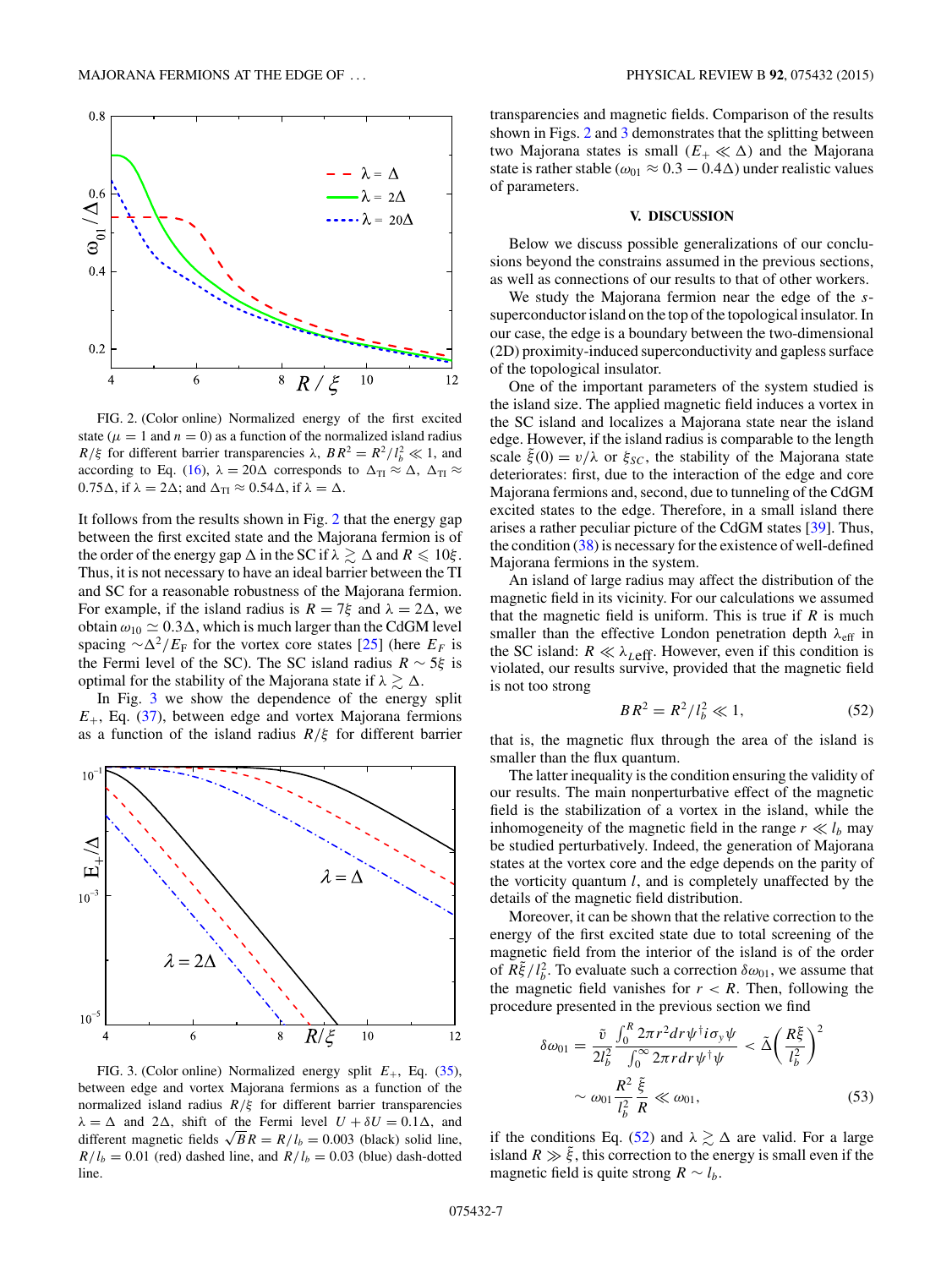The case of stronger magnetic field or larger SC island,  $R/l_b \gg 1$ , requires a separate consideration. However, as before, Majorana fermions may exist only when the island hosts a vortex. This statement is quite natural since the vorticity affects the quantization condition Eq.  $(22)$  of  $\mu$ . As a result, Majorana fermions can exist only if the number of vortices is odd [\[40\]](#page-9-0). In addition, for each Majorana fermion, its partner must exist because the fermion parity must be conserved. In the case of a singly connected SC island the only possibility is to have one Majorana fermion near the island edge and another Majorana fermion near the vortex core, because two Majorana fermions located in the same edge form a Dirac fermion.

In Refs. [\[30,31\]](#page-9-0) the authors consider a semifinite SC island on top of a TI in a transverse magnetic field. The Majorana fermion is delocalized at the edge between the SC and the TI. In such a geometry, the condition of single-valuedness of the wave functions Eq.  $(22)$  becomes a momentum quantization rule. If momentum quantization is ignored, then the Majorana fermion can exist at the edge of the SC even in the case of zero vorticity. This is just an unphysical artifact of using an infinite sample.

One of the major driving forces behind the development of Majorana solid-state research is the possibility of performing topological quantum computation. To be usable in such a setup, the Majorana fermion must be well separated from nontopological excitations. We demonstrated that the energy of the first excited state localized at the edge could be as large as a fraction of the superconducting gap, see Fig. [2.](#page-6-0) The time of an elementary braiding operation must be much less than the decoherence time [\[9\]](#page-8-0) caused by the hybridization of the edge and vortex Majorana fermions. In our system, such decoherence time increases exponentially with the radius of the island, see Eq. [\(37\)](#page-4-0).

In addition to the excitations pinned at the island edge, there are non-Majorana states localized at  $r > R$ . These are the Landau levels, which we briefly discussed in Sec. [III B.](#page-3-0) Such states with large values of  $\mu$  are pushed away from the island by the centrifugal force. As a consequence, they cannot affect the Majorana state. At small  $\mu$ , however, their wave functions can reach the island edge. Fortunately, the Landau levels are separated from each other by a gap of the order of  $\Delta_B \sim v/l_B$ . Thus, at not-too-weak magnetic fields and finite *U* these states are shifted from the zero energy by an amount  $~\sim \Delta_B$ .

Scanning tunneling microscopy (STM) might be a useful tool for investigating Majorana fermions [\[41,42\]](#page-9-0). In STM experiments, a Majorana fermion could manifest itself as a robust zero-bias peak. A detailed analysis of the STM spectroscopy of the edge Majorana fermions in the presence of vortices is done in Ref. [\[31\]](#page-9-0). The stability of the zero-bias peak should be checked against variations of the chemical potential or the gate voltage, to distinguish the Majorana fermions from Dirac fermions, as discussed in Sec. [III.](#page-2-0)

When the magnetic field is varied, the strength of the zero-bias conductance on the island edge should oscillate when the number of vortices changes. These oscillations could be an additional proof of the existence of Majorana fermions. Observations of several vortices and multivortices in superconducting Pb nanoislands were reported [\[32,33\]](#page-9-0). Thus, measuring zero-bias peak oscillations as a function of the vorticity is a realizable experimental task. The coordinate



FIG. 4. (Color online) The value  $|\psi|^2$ , which is proportional to the local density of states, as a function of radial position: (red) dashed line for the vortex Majorana fermion and (blue) dashed-dotted line for the edge Majorana fermion. The local density of states may be measured by the STM. (In the figure the value of  $|\psi|^2$  for the edge Majorana fermion is multiplied by 100.) Solid line (green) line shows the proximity-induced superconducting order parameter  $\Delta(r)/\Delta_0$ , which vanishes when  $r > R$ , here  $\Delta_0$  is the bulk value of  $\Delta$  and *R* =  $l_b$  = 5*ξ*.

dependence of  $|\psi|^2$  for the edge and core Majorana states are shown in Fig. 4. The edge Majorana fermion penetrates in the island at the distance  $\tilde{\xi}$  and outside the island at the distance *lb*. With the decrease of the magnetic field (and the growth of the magnetic length) the peak value in  $|\psi|^2$  for the edge Majorana state decreases and if  $B \to 0$  the edge Majorana fermion becomes delocalized. Since the density of states is proportional to  $|\psi|^2$ , such a behavior can be observed as a zero-peak in STM measurement. Note, that the STM measurement could also reveal the zero-peak splitting due to overlapping of the wave functions of the edge and vortex Majorana fermions in small islands  $R \sim \tilde{\xi}$  or due to the close localization of two superconducting islands.

For numerical estimates, let us consider  $T_c = 10 \text{ K}$  and  $\Delta = 1.76T_c \approx 2$  meV for a BCS-type superconductor. Assuming that  $\lambda = 2\Delta \approx 4$  meV, then,  $\Delta = \tilde{\Delta}$  and  $\xi = 2\tilde{\xi}$ . If we take the radius of the island  $R = 7\xi$ , then, the energy of the first excited state becomes  $\omega_{01} \simeq 0.3 \Delta \simeq 5$  K. To evaluate the possible radius of the SC island we should estimate the value of the coherence length  $\xi = v/\Delta$ , which depends on the Fermi velocity on the surface of the TI. In Ref. [\[43\]](#page-9-0) it was reported that  $v = 5.0 \times 10^7$  cm/s for the surface of Bi<sub>2</sub>Se<sub>3</sub> in vacuum, then,  $\xi \approx 200$  nm for the value of the gap chosen here. In Ref. [\[44\]](#page-9-0) it was obtained that  $v = 10^7$  cm/s on the interface between  $Bi_2Te_3$  and a nanoribbon, and then,  $\xi \approx 40$  nm. If so, then the appropriate value of *R* is of the order of several hundred nm. However, it has been reported in Ref. [\[45\]](#page-9-0) that the Fermi velocity on the surface of  $Bi<sub>2</sub>Te<sub>3</sub>$  can have a much lower value,  $v = 3 \times 10^5$  cm/s, and then,  $\xi \approx 1.2$  nm and *R* could be of the order of several nm, which might be of the order of or lower than the coherence length *ξSC* in the bulk of the SC island. The case  $R \leq \xi_{SC}$  is not optimal for the stability of the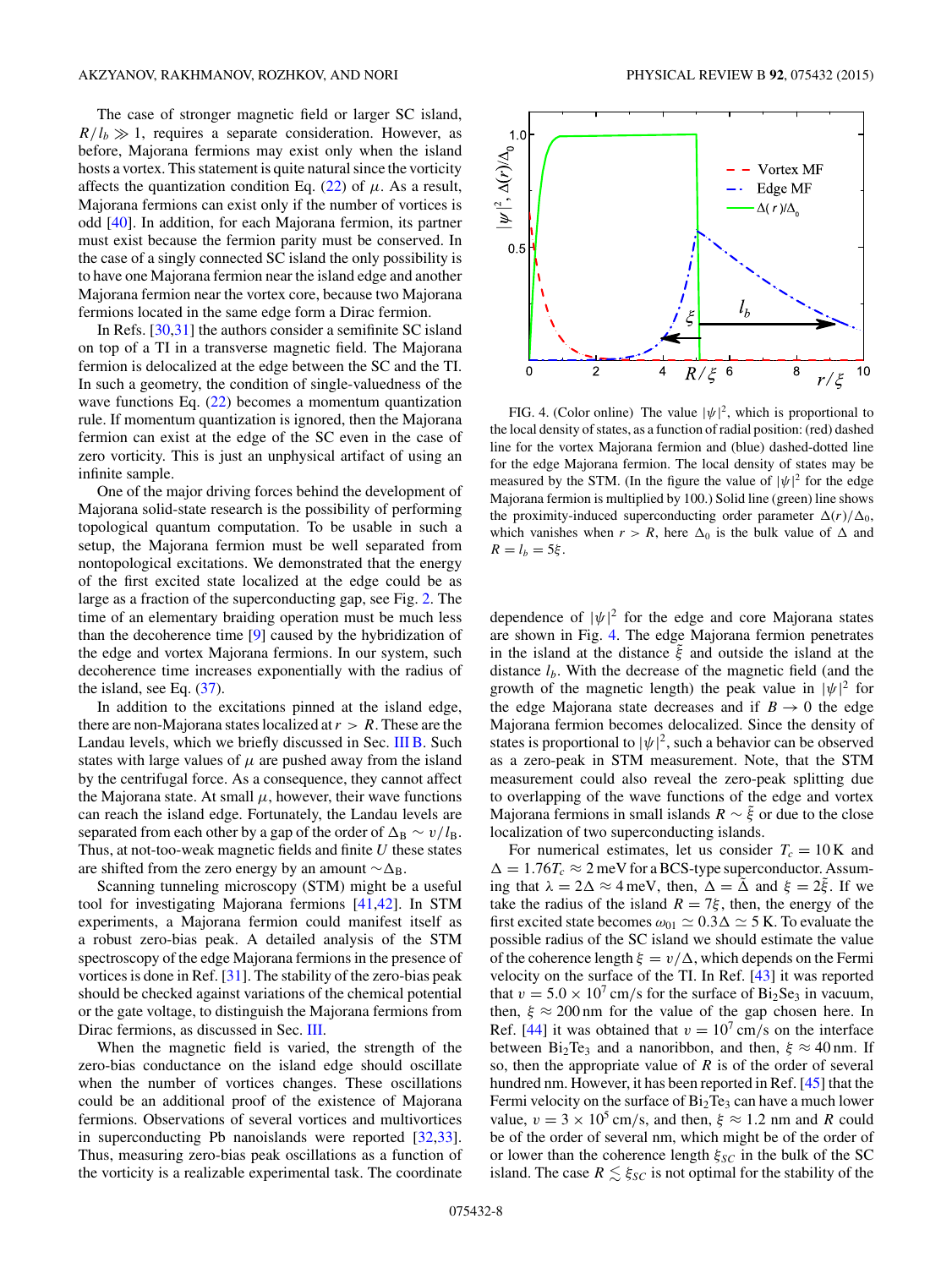<span id="page-8-0"></span>edge Majorana fermion because CdGM states in the vortex core in the bulk of the SC can affect the edge states.

To conclude, we studied the electronic properties of a superconducting island in a magnetic field placed on the surface of a topological insulator. Majorana states arise only if a vortex with odd vorticity exists in the superconducting island. Nontopological excitations in our structure are separated from the Majorana fermion by a significant gap, provided that the parameters are suitably chosen. A Majorana state may be detected in an STM experiment as a zero-bias peak, which is stable against variations of the gate voltage. The zero-bias conductance should oscillate as a function of the magnetic field. We here estimate the optimal parameters

- [1] F. Wilczek, Majorana returns, [Nat. Phys.](http://dx.doi.org/10.1038/nphys1380) **[5](http://dx.doi.org/10.1038/nphys1380)**, [614](http://dx.doi.org/10.1038/nphys1380) [\(2009\)](http://dx.doi.org/10.1038/nphys1380).
- [2] F. Wilczek, Majorana modes materialize, [Nature \(London\)](http://dx.doi.org/10.1038/486195a) **[486](http://dx.doi.org/10.1038/486195a)**, [195](http://dx.doi.org/10.1038/486195a) [\(2012\)](http://dx.doi.org/10.1038/486195a).
- [3] J. Alicea, New directions in the pursuit of Majorana fermions in solid state systems, [Rep. Prog. Phys.](http://dx.doi.org/10.1088/0034-4885/75/7/076501) **[75](http://dx.doi.org/10.1088/0034-4885/75/7/076501)**, [076501](http://dx.doi.org/10.1088/0034-4885/75/7/076501) [\(2012\)](http://dx.doi.org/10.1088/0034-4885/75/7/076501).
- [4] M. Leijnse and K. Flensberg, Introduction to topological superconductivity and Majorana fermions, [Semicond. Sci. Technol.](http://dx.doi.org/10.1088/0268-1242/27/12/124003) **[27](http://dx.doi.org/10.1088/0268-1242/27/12/124003)**, [124003](http://dx.doi.org/10.1088/0268-1242/27/12/124003) [\(2012\)](http://dx.doi.org/10.1088/0268-1242/27/12/124003).
- [5] C. Beenakker, Search for Majorana fermions in superconductors, [Annu. Rev. Condens. Matter Phys.](http://dx.doi.org/10.1146/annurev-conmatphys-030212-184337) **[4](http://dx.doi.org/10.1146/annurev-conmatphys-030212-184337)**, [113](http://dx.doi.org/10.1146/annurev-conmatphys-030212-184337) [\(2013\)](http://dx.doi.org/10.1146/annurev-conmatphys-030212-184337).
- [6] M. Franz, From particles to nanowires, [Nat. Nanotechnol.](http://dx.doi.org/10.1038/nnano.2013.33) **[8](http://dx.doi.org/10.1038/nnano.2013.33)**, [149](http://dx.doi.org/10.1038/nnano.2013.33) [\(2013\)](http://dx.doi.org/10.1038/nnano.2013.33).
- [7] T. D. Stanescu and S. Tewari, Majorana fermions in semiconductor nanowires, [J. Phys.: Condens. Matter](http://dx.doi.org/10.1088/0953-8984/25/23/233201) **[25](http://dx.doi.org/10.1088/0953-8984/25/23/233201)**, [233201](http://dx.doi.org/10.1088/0953-8984/25/23/233201) [\(2013\)](http://dx.doi.org/10.1088/0953-8984/25/23/233201).
- [8] S. R. Elliot and M. Franz, Colloquium: Majorana fermions in nuclear, particle and solid-state physics, [Rev. Mod. Phys.](http://dx.doi.org/10.1103/RevModPhys.87.137) **[87](http://dx.doi.org/10.1103/RevModPhys.87.137)**, [137](http://dx.doi.org/10.1103/RevModPhys.87.137) [\(2015\)](http://dx.doi.org/10.1103/RevModPhys.87.137).
- [9] C. Nayak, S. H. Simon, A. Stern, M. Freedman, and S. Das Sarma, Non-Abelian anyons and topological quantum computation, [Rev. Mod. Phys.](http://dx.doi.org/10.1103/RevModPhys.80.1083) **[80](http://dx.doi.org/10.1103/RevModPhys.80.1083)**, [1083](http://dx.doi.org/10.1103/RevModPhys.80.1083) [\(2008\)](http://dx.doi.org/10.1103/RevModPhys.80.1083).
- [10] A. Yu. Kitaev, Fault-tolerant quantum computation by anyons, [Ann. Phys. \(NY\)](http://dx.doi.org/10.1016/S0003-4916(02)00018-0) **[303](http://dx.doi.org/10.1016/S0003-4916(02)00018-0)**, [2](http://dx.doi.org/10.1016/S0003-4916(02)00018-0) [\(2003\)](http://dx.doi.org/10.1016/S0003-4916(02)00018-0).
- [11] J. D. Sau, D. J. Clarke, and S. Tewari, Controlling non-Abelian statistics of Majorana fermions in semiconductor nanowires, [Phys. Rev. B](http://dx.doi.org/10.1103/PhysRevB.84.094505) **[84](http://dx.doi.org/10.1103/PhysRevB.84.094505)**, [094505](http://dx.doi.org/10.1103/PhysRevB.84.094505) [\(2011\)](http://dx.doi.org/10.1103/PhysRevB.84.094505).
- [12] M. Burrello, B. van Heck, and A. R. Akhmerov, Braiding of non-Abelian anyons using pairwise interactions, [Phys. Rev. A](http://dx.doi.org/10.1103/PhysRevA.87.022343) **[87](http://dx.doi.org/10.1103/PhysRevA.87.022343)**, [022343](http://dx.doi.org/10.1103/PhysRevA.87.022343) [\(2013\)](http://dx.doi.org/10.1103/PhysRevA.87.022343).
- [13] B. van Heck, A. R. Akhmerov, F. Hassler, M. Burrello, and C. W. J. Beenakker, Coulomb-assisted braiding of Majorana fermions in a Josephson junction array, [New J. Phys.](http://dx.doi.org/10.1088/1367-2630/14/3/035019) **[14](http://dx.doi.org/10.1088/1367-2630/14/3/035019)**, [035019](http://dx.doi.org/10.1088/1367-2630/14/3/035019) [\(2012\)](http://dx.doi.org/10.1088/1367-2630/14/3/035019).
- [14] M. Cheng, R. M. Lutchyn, V. Galitski, and S. Das Sarma, Tunneling of anyonic Majorana excitations in topological superconductors, [Phys. Rev. B](http://dx.doi.org/10.1103/PhysRevB.82.094504) **[82](http://dx.doi.org/10.1103/PhysRevB.82.094504)**, [094504](http://dx.doi.org/10.1103/PhysRevB.82.094504) [\(2010\)](http://dx.doi.org/10.1103/PhysRevB.82.094504).
- [15] V. Mourik, K. Zuo, S. M. Frolov, S. R. Plissard, E. P. A. M. Bakkers, and L. P. Kouwenhoven, Signatures of Majorana fermions in hybrid superconductor-semiconductor nanowire devices, [Science](http://dx.doi.org/10.1126/science.1222360) **[336](http://dx.doi.org/10.1126/science.1222360)**, [1003](http://dx.doi.org/10.1126/science.1222360) [\(2012\)](http://dx.doi.org/10.1126/science.1222360); M. T. Deng, C. L. Yu, G. Y. Huang, M. Larsson, P. Caroff, and H. Q. Xu, Anomalous zero-bias conductance peak in a Nb-In Sb Nanowire-Nb hybrid device, [Nano Lett.](http://dx.doi.org/10.1021/nl303758w) **[12](http://dx.doi.org/10.1021/nl303758w)**, [6414](http://dx.doi.org/10.1021/nl303758w) [\(2012\)](http://dx.doi.org/10.1021/nl303758w); L. P. Rokhinson, X. Liu, and J. K. Furdyna, The fractional a.c. Josephson effect

for the experimental study of Majorana fermions in our system.

## **ACKNOWLEDGMENTS**

We acknowledge partial support by the Dynasty Foundation and ICFPM (MMK), the Ministry of Education and Science of the Russian Federation Grant No. 14Y26.31.0007, RFBR Grant No. 15-02-02128. F.N. is partially supported by the RIKEN iTHES Project, MURI Center for Dynamic Magneto-Optics via the AFOSR Award No. FA9550-14-1-0040, and a Grant-in-Aid for Scientific Research (A) the IMPACT program of JST.

in a semiconductor-superconductor nanowire as a signature of Majorana particles, [Nat. Phys.](http://dx.doi.org/10.1038/nphys2429) **[8](http://dx.doi.org/10.1038/nphys2429)**, [795](http://dx.doi.org/10.1038/nphys2429) [\(2012\)](http://dx.doi.org/10.1038/nphys2429); A. Das, Y. Ronen, Y. Most, Y. Oreg, M. Heiblum, and H. Shtrikman, Zero-bias peaks and splitting in an AlInAs nanowire topological superconductor as a signature of Majorana fermions, *[ibid.](http://dx.doi.org/10.1038/nphys2479)* **[8](http://dx.doi.org/10.1038/nphys2479)**, [887](http://dx.doi.org/10.1038/nphys2479) [\(2012\)](http://dx.doi.org/10.1038/nphys2479).

- [16] E. J. H. Lee, X. Jiang, R. Aguado, G. Katsaros, C. M. Lieber, and S. De Franceschi, Zero-Bias Anomaly in a Nanowire Quantum Dot Coupled to Superconductors, [Phys. Rev. Lett.](http://dx.doi.org/10.1103/PhysRevLett.109.186802) **[109](http://dx.doi.org/10.1103/PhysRevLett.109.186802)**, [186802](http://dx.doi.org/10.1103/PhysRevLett.109.186802) [\(2012\)](http://dx.doi.org/10.1103/PhysRevLett.109.186802); A. D. K. Finck, D. J. Van Harlingen, P. K. Mohseni, K. Jung, and X. Li, Anomalous Modulation of a Zero-Bias Peak in a Hybrid Nanowire-Superconductor Device, *[ibid.](http://dx.doi.org/10.1103/PhysRevLett.110.126406)* **[110](http://dx.doi.org/10.1103/PhysRevLett.110.126406)**, [126406](http://dx.doi.org/10.1103/PhysRevLett.110.126406) [\(2013\)](http://dx.doi.org/10.1103/PhysRevLett.110.126406); H. O. H. Churchill, V. Fatemi, K. Grove-Rasmussen, M. T. Deng, P. Caroff, H. Q. Xu, and C. M. Marcus, Superconductor-nanowire devices from tunneling to the multichannel regime: Zero-bias oscillations and magnetoconductance crossover, [Phys. Rev. B](http://dx.doi.org/10.1103/PhysRevB.87.241401) **[87](http://dx.doi.org/10.1103/PhysRevB.87.241401)**, [241401\(R\)](http://dx.doi.org/10.1103/PhysRevB.87.241401) [\(2013\)](http://dx.doi.org/10.1103/PhysRevB.87.241401); E. J. H. Lee, X. Jiang, M. Houzet, R. Aguado, C. M. Lieber, and S. De Franceschi, Spin-resolved Andreev levels and parity crossings in hybrid superconductorsemiconductor nanostructures, [Nat. Nanotechnol.](http://dx.doi.org/10.1038/nnano.2013.267) **[9](http://dx.doi.org/10.1038/nnano.2013.267)**, [79](http://dx.doi.org/10.1038/nnano.2013.267) [\(2014\)](http://dx.doi.org/10.1038/nnano.2013.267).
- [17] S. Nadj-Perge, I. K. Drozdov, J. Li, H. Chen, S. Jeon, J. Seo, A. H. MacDonald, B. A. Bernevig, and A. Yazdani, Observation of Majorana fermions in ferromagnetic atomic chains on a superconductor, [Science](http://dx.doi.org/10.1126/science.1259327) **[346](http://dx.doi.org/10.1126/science.1259327)**, [602](http://dx.doi.org/10.1126/science.1259327) [\(2014\)](http://dx.doi.org/10.1126/science.1259327).
- [18] L. Fu and C. L. Kane, Superconducting proximity effect and majorana fermions at the surface of a topological insulator, [Phys. Rev. Lett.](http://dx.doi.org/10.1103/PhysRevLett.100.096407) **[100](http://dx.doi.org/10.1103/PhysRevLett.100.096407)**, [096407](http://dx.doi.org/10.1103/PhysRevLett.100.096407) [\(2008\)](http://dx.doi.org/10.1103/PhysRevLett.100.096407).
- [19] J. D. Sau, R. M. Lutchyn, S. Tewari, and S. Das Sarma, Robustness of Majorana fermions in proximity-induced superconductors, [Phys. Rev. B](http://dx.doi.org/10.1103/PhysRevB.82.094522) **[82](http://dx.doi.org/10.1103/PhysRevB.82.094522)**, [094522](http://dx.doi.org/10.1103/PhysRevB.82.094522) [\(2010\)](http://dx.doi.org/10.1103/PhysRevB.82.094522).
- [20] P. A. Ioselevich and M. V. Feigel'man, Anomalous Josephson current via Majorana bound states in topological insulators, [Phys. Rev. Lett.](http://dx.doi.org/10.1103/PhysRevLett.106.077003) **[106](http://dx.doi.org/10.1103/PhysRevLett.106.077003)**, [077003](http://dx.doi.org/10.1103/PhysRevLett.106.077003) [\(2011\)](http://dx.doi.org/10.1103/PhysRevLett.106.077003).
- [21] A. L. Rakhmanov, A. V. Rozhkov, and F. Nori, Majorana fermions in pinned vortices, [Phys. Rev. B](http://dx.doi.org/10.1103/PhysRevB.84.075141) **[84](http://dx.doi.org/10.1103/PhysRevB.84.075141)**, [075141](http://dx.doi.org/10.1103/PhysRevB.84.075141) [\(2011\)](http://dx.doi.org/10.1103/PhysRevB.84.075141).
- [22] P. A. Ioselevich, P. M. Ostrovsky, and M. V. Feigel'man, Majorana state on the surface of a disordered three-dimensional topological insulator, [Phys. Rev. B](http://dx.doi.org/10.1103/PhysRevB.86.035441) **[86](http://dx.doi.org/10.1103/PhysRevB.86.035441)**, [035441](http://dx.doi.org/10.1103/PhysRevB.86.035441) [\(2012\)](http://dx.doi.org/10.1103/PhysRevB.86.035441).
- [23] G. Tkachov and E. M. Hankiewicz, Spin-helical transport in [normal and superconducting topological insulators,](http://dx.doi.org/10.1002/pssb.201248385) Phys. Status Solidi **[250](http://dx.doi.org/10.1002/pssb.201248385)**, [215](http://dx.doi.org/10.1002/pssb.201248385) [\(2013\)](http://dx.doi.org/10.1002/pssb.201248385).